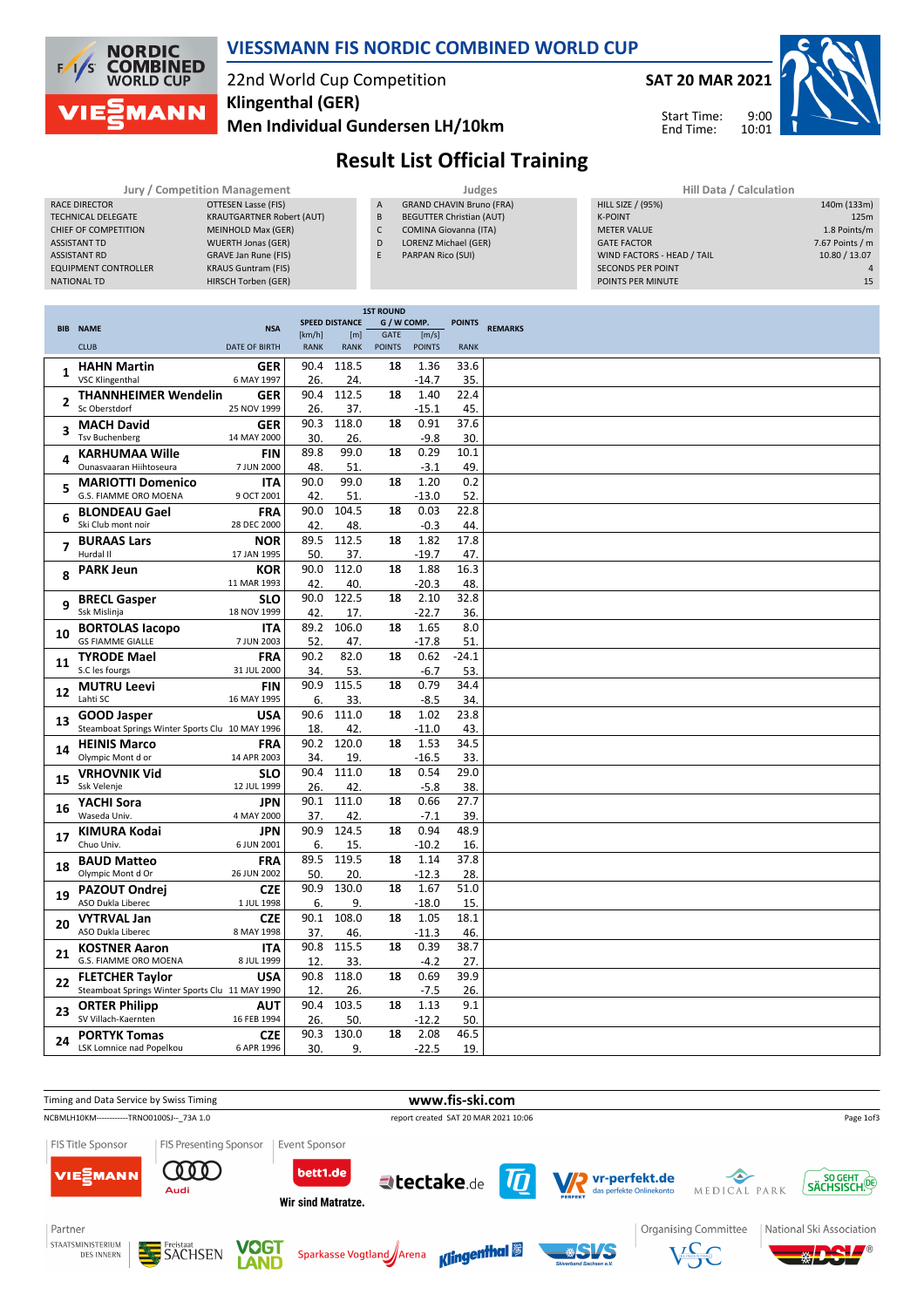

**VIESSMANN FIS NORDIC COMBINED WORLD CUP**

22nd World Cup Competition **Men Individual Gundersen LH/10km Klingenthal (GER)**

**SAT 20 MAR 2021**

Start Time: End Time:



### **Result List Official Training**

|    |                                          |                           |             | <b>1ST ROUND</b>      |               |               |               |                |
|----|------------------------------------------|---------------------------|-------------|-----------------------|---------------|---------------|---------------|----------------|
|    | <b>BIB NAME</b>                          | <b>NSA</b>                |             | <b>SPEED DISTANCE</b> | G / W COMP.   |               | <b>POINTS</b> | <b>REMARKS</b> |
|    |                                          |                           | [km/h]      | [m]                   | GATE          | [m/s]         |               |                |
|    | <b>CLUB</b>                              | <b>DATE OF BIRTH</b>      | <b>RANK</b> | <b>RANK</b>           | <b>POINTS</b> | <b>POINTS</b> | <b>RANK</b>   |                |
| 25 | <b>SCHMID Julian</b>                     | GER                       | 91.1        | 119.5                 | 18            | 1.18          | 37.4          |                |
|    | Sc Oberstdorf                            | 1 SEP 1999                | 3.          | 20.                   |               | $-12.7$       | 31.           |                |
|    | <b>RETTENEGGER Stefan</b>                | AUT                       | 90.3        | 112.0                 | 18            | 1.08          | 24.9          |                |
| 26 | TSU St. Veit im Pongau                   | 3 FEB 2002                | 30.         | 40.                   |               | $-11.7$       | 42.           |                |
|    | NAGAI Hideaki                            | <b>JPN</b>                | 90.6        | 126.0                 | 18            | 0.12          | 60.5          |                |
| 27 | Gifu Hino Motors Ski Team                | 5 SEP 1983                | 18.         | 14.                   |               | $-1.3$        | 9.            |                |
|    | <b>COSTA Samuel</b>                      | <b>ITA</b>                | 90.5        | 115.5                 | 18            | 1.03          | 31.8          |                |
| 28 | G.S. FIAMME ORO MOENA                    | 30 NOV 1992               | 22          | 33.                   |               | $-11.1$       | 37.           |                |
|    |                                          | <b>NOR</b>                | 89.7        | 129.5                 | 18            | 1.41          | 52.9          |                |
| 29 | <b>OFTEBRO Einar Luraas</b><br>Jardar II | 6 AUG 1998                | 49.         | 11.                   |               | $-15.2$       | 13.           |                |
|    |                                          |                           | 90.1        | 118.5                 | 18            | 0.47          | 43.2          |                |
| 30 | <b>MUEHLETHALER Laurent</b><br>Premanon  | <b>FRA</b>                |             |                       |               |               |               |                |
|    |                                          | 27 SEP 1997               | 37.         | 24.                   |               | $-5.1$        | 21.           |                |
| 31 | <b>SEIDL Mario</b>                       | <b>AUT</b>                | 90.1        | 119.0                 | 18            | $-0.23$       | 52.2          |                |
|    | TSU St. Veit i. P.-Salzburg              | 8 DEC 1992                | 37.         | 23.                   |               | 3.0           | 14.           |                |
| 32 | <b>JOEBSTL Thomas</b>                    | <b>AUT</b>                | 90.8        | 116.5                 | 18            | 0.17          | 42.9          |                |
|    | SG Klagenfurt-Kaernten                   | 22 SEP 1995               | 12.         | 30.                   |               | $-1.8$        | 22.           |                |
| 33 | <b>ANDERSEN Espen</b>                    | <b>NOR</b>                | 90.6        | 127.0                 | 18            | 0.71          | 55.9          |                |
|    | Lommedalen IL                            | 28 OCT 1993               | 18.         | 12.                   |               | $-7.7$        | 12.           |                |
|    | <b>WATABE Yoshito</b>                    | <b>JPN</b>                | 89.9        | 111.0                 | 18            | $-0.09$       | 36.0          |                |
| 34 | Kitano Construction Corp. Ski Club       | 4 OCT 1991                | 47.         | 42.                   |               | 1.2           | 32.           |                |
|    | <b>FRITZ Martin</b>                      | AUT                       | 90.5        | 114.0                 | 18            | $-0.02$       | 40.5          |                |
| 35 | WSV Murau-Steiermark                     | 24 OCT 1994               | 22.         | 36.                   |               | 0.3           | 25.           |                |
|    | <b>KLAPFER Lukas</b>                     | AUT                       | 90.8        | 116.0                 | 18            | 0.13          | 42.4          |                |
| 36 | SC Erzbergland-Steiermark                | 25 DEC 1985               | 12.         | 31.                   |               | $-1.4$        | 23.           |                |
|    | <b>ILVES Kristjan</b>                    | <b>EST</b>                | 90.1        | 122.0                 | 18            | 0.84          | 45.5          |                |
| 37 | Elva Skiclub                             | 10 JUN 1996               | 37.         | 18.                   |               | $-9.1$        | 20.           |                |
|    |                                          |                           | 89.2        | 112.5                 | 18            | 1.16          | 25.0          |                |
| 38 | <b>HIRVONEN Eero</b><br>Jyvaeskylae SC   | <b>FIN</b><br>30 JAN 1996 |             |                       |               |               |               |                |
|    |                                          |                           | 52.         | 37.                   |               | $-12.5$       | 41.           |                |
| 39 | <b>WEBER Terence</b>                     | <b>GER</b>                | 90.5        | 132.5                 | 18            | 1.22          | 60.3          |                |
|    | SSV Geyer                                | 24 SEP 1996               | 22.         | 4.                    |               | $-13.2$       | 10.           |                |
| 40 | YAMAMOTO Ryota                           | JPN                       | 90.9        | 141.0                 | 18            | 0.92          | 78.9          |                |
|    | Nagano Hino Motors Ski Team              | 13 MAY 1997               | 6.          | 1.                    |               | $-9.9$        | 1.            |                |
| 41 | <b>BJOERNSTAD Espen</b>                  | <b>NOR</b>                | 90.3        | 133.5                 | 18            | 0.23          | 72.8          |                |
|    | Byåsen Skiklubb                          | 26 DEC 1993               | 30.         | 3.                    |               | $-2.5$        | 2.            |                |
| 42 | <b>RYDZEK Johannes</b>                   | <b>GER</b>                | 91.3        | 130.5                 | 18            | 0.61          | 63.3          |                |
|    | SC 1906 Oberstdorf                       | 9 DEC 1991                | 1.          | 8.                    |               | $-6.6$        | 6.            |                |
| 43 | <b>GRAABAK Joergen</b>                   | <b>NOR</b>                | 90.5        | 104.0                 | 18            | $-0.29$       | 26.0          |                |
|    | Byåsen IL                                | 26 APR 1991               | 22.         | 49.                   |               | 3.8           | 40.           |                |
| 44 | <b>FAISST Manuel</b>                     | <b>GER</b>                | 90.6        | 132.5                 | 18            | 1.15          | 61.1          |                |
|    | SV Baiersbronn                           | 11 JAN 1993               | 18.         | 4.                    |               | $-12.4$       | 8.            |                |
|    | <b>GREIDERER Lukas</b>                   | AUT                       | 90.2        | 117.5                 | 18            | 0.44          | 41.7          |                |
| 45 | HSV Absam Bergisel-Tirol                 | 8 JUL 1993                | 34.         | 28.                   |               | $-4.8$        | 24.           |                |
|    | <b>OFTEBRO Jens Luraas</b>               | <b>NOR</b>                | 90.8        | 124.0                 | 18            | $-0.06$       | 59.0          |                |
| 46 | Jardar II                                | 21 JUL 2000               | 12.         | 16.                   |               | 0.8           | 11.           |                |
|    | <b>LAMPARTER Johannes</b>                | <b>AUT</b>                |             | 91.1 127.0            | 18            | 0.12          | 62.3          |                |
| 47 | Nordic Team Absam                        | 8 NOV 2001                | 3.          | 12.                   |               | $-1.3$        | 7.            |                |
|    | <b>HEROLA Ilkka</b>                      | <b>FIN</b>                |             | 91.2 117.0            | 18            | $-0.14$       | 47.4          |                |
| 48 | Puijon Hiihtoseura                       | 22 JUN 1995               | 2.          | 29.                   |               | 1.8           | 18.           |                |
|    | <b>FRENZEL Eric</b>                      |                           | 90.8        | 119.5                 | 18            | 0.19          | 48.0          |                |
| 49 | SSV Geyer                                | GER<br>21 NOV 1988        | 12.         |                       |               | $-2.1$        | 17.           |                |
|    |                                          |                           | 91.0        | 20.<br>131.0          | 18            | 0.43          | 66.2          |                |
| 50 | <b>RIESSLE Fabian</b><br>SZ Breitnau     | <b>GER</b>                |             |                       |               |               |               |                |
|    |                                          | 18 DEC 1990               | 5.          | 7.                    |               | -4.6          | 5.            |                |
| 51 | <b>WATABE Akito</b>                      | <b>JPN</b>                | 90.9        | 132.0                 | 18            | 0.51          | 67.1          |                |
|    | Kitano Construction Corp. Ski Club       | 26 MAY 1988               | 6.          | 6.                    |               | $-5.5$        | 4.            |                |
| 52 | <b>GEIGER Vinzenz</b>                    | <b>GER</b>                | 90.0        | 116.0                 | 18            | 0.56          | 37.8          |                |
|    | SC 1906 Oberstdorf                       | 24 JUL 1997               | 42.         | 31.                   |               | $-6.0$        | 28.           |                |
| 53 | <b>RIIBER Jarl Magnus</b>                | <b>NOR</b>                | 90.9        | 134.0                 | 18            | 0.35          | 72.4          |                |
|    | Il Heming                                | 15 OCT 1997               | 6.          | 2.                    |               | $-3.8$        | 3.            |                |

#### Timing and Data Service by Swiss Timing **www.fis-ski.com**



**COOD** 

Audi

tectake.de





Page 2of3

Partner



VIE<sub>E</sub>MANN





bett1.de

Wir sind Matratze.



 $\sqrt{\pi}$